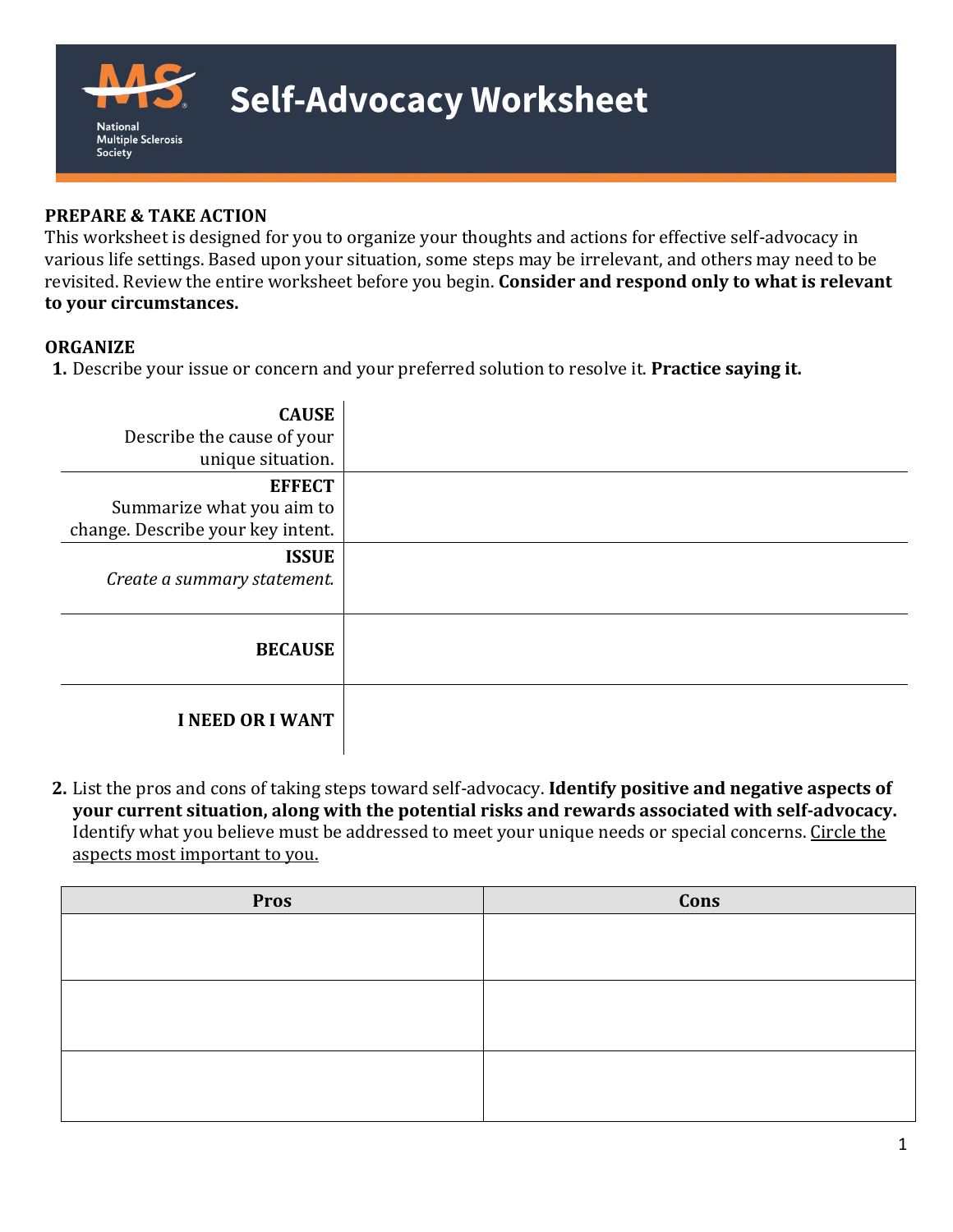**3. Research**. Identify questions relevant to your situation or circumstances. Cite references, resources, or trusted advisers for answers to these.

| Question | Reference, Resource, or Contact<br><b>Information</b> | <b>Outcome</b> |
|----------|-------------------------------------------------------|----------------|
|          |                                                       |                |
|          |                                                       |                |
|          |                                                       |                |
|          |                                                       |                |

**4.** Summarize key research findings and communications. What did you learn about your rights? What about your responsibilities?

| <b>My Rights</b> | <b>My Responsibilities</b> |
|------------------|----------------------------|
|                  |                            |
|                  |                            |
|                  |                            |
|                  |                            |
|                  |                            |
|                  |                            |
|                  |                            |
|                  |                            |
|                  |                            |
|                  |                            |
|                  |                            |
|                  |                            |

- **5. Identify who has authority regarding your situation.** Begin by determining the front line for customer service, but also be alert for names and contact information of those at higher levels. Put a star next to the name of your first point of contact.
- **6. Brainstorm possible solutions** to address your concern.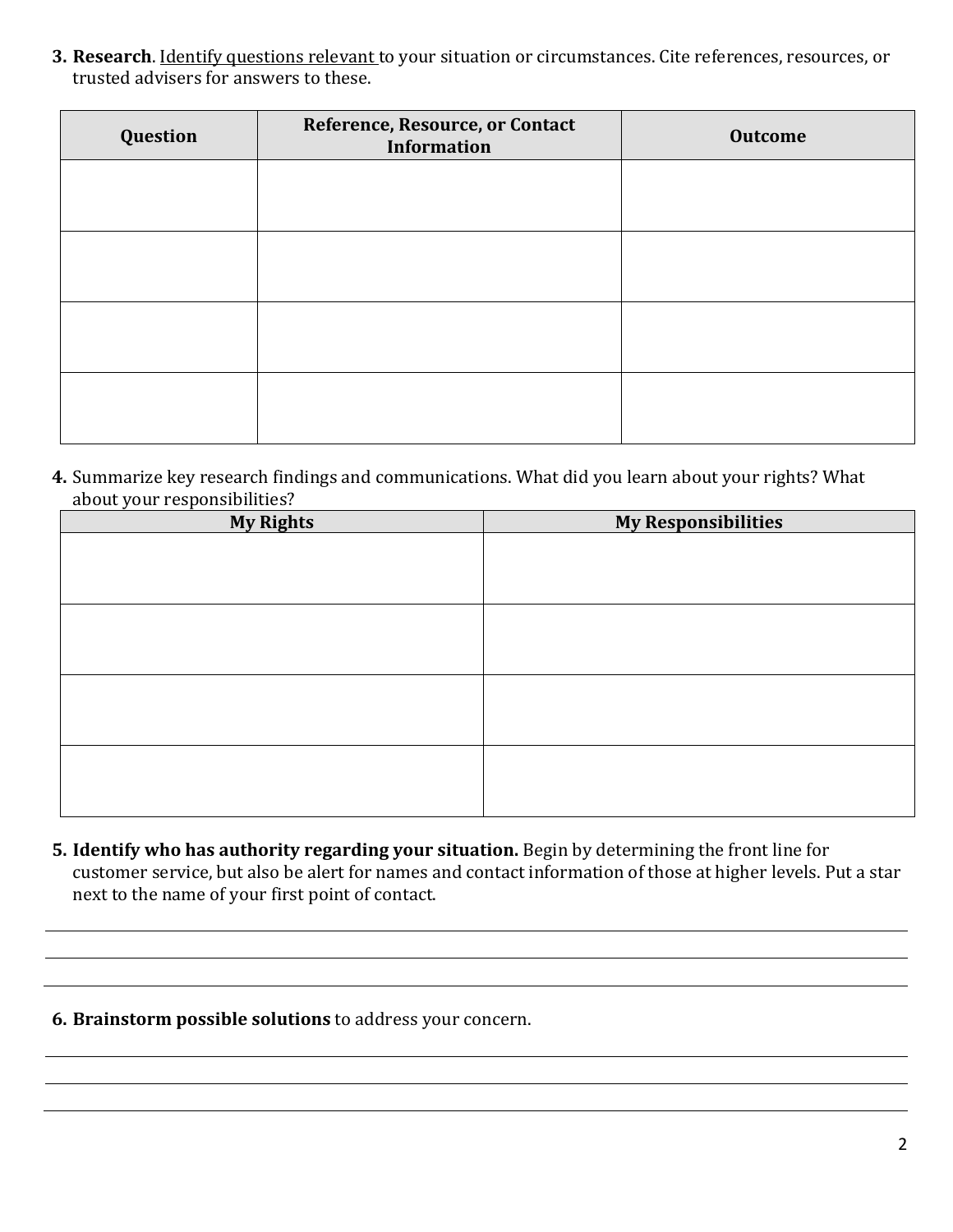- **7. Review your rights and responsibilities**. Revisit question 4 and 6. Put a star next to your preferred solution(s), given your rights and responsibilities.
- **8.** Anticipate objections or resistance to your preferred solution(s). **Summarize your responses to the likely arguments made** in response to your request. Refer to information you can use to support your argument.

| <b>Objection</b> | <b>Response</b> | <b>Reference or Resource</b><br>in support of your response |
|------------------|-----------------|-------------------------------------------------------------|
|                  |                 |                                                             |
|                  |                 |                                                             |

**9.** Establish a fallback position or bottom line **if your preferred solution is not adopted. What are you are willing to settle for?** 

What options do you have if your bottom line is not met? Is there a formal review or appeal process? Conduct initial research and determine next steps for an appeal process.

**10. Revisit the positive aspects of your situation** *(see #2 above).* Recall these during your self-advocacy journey.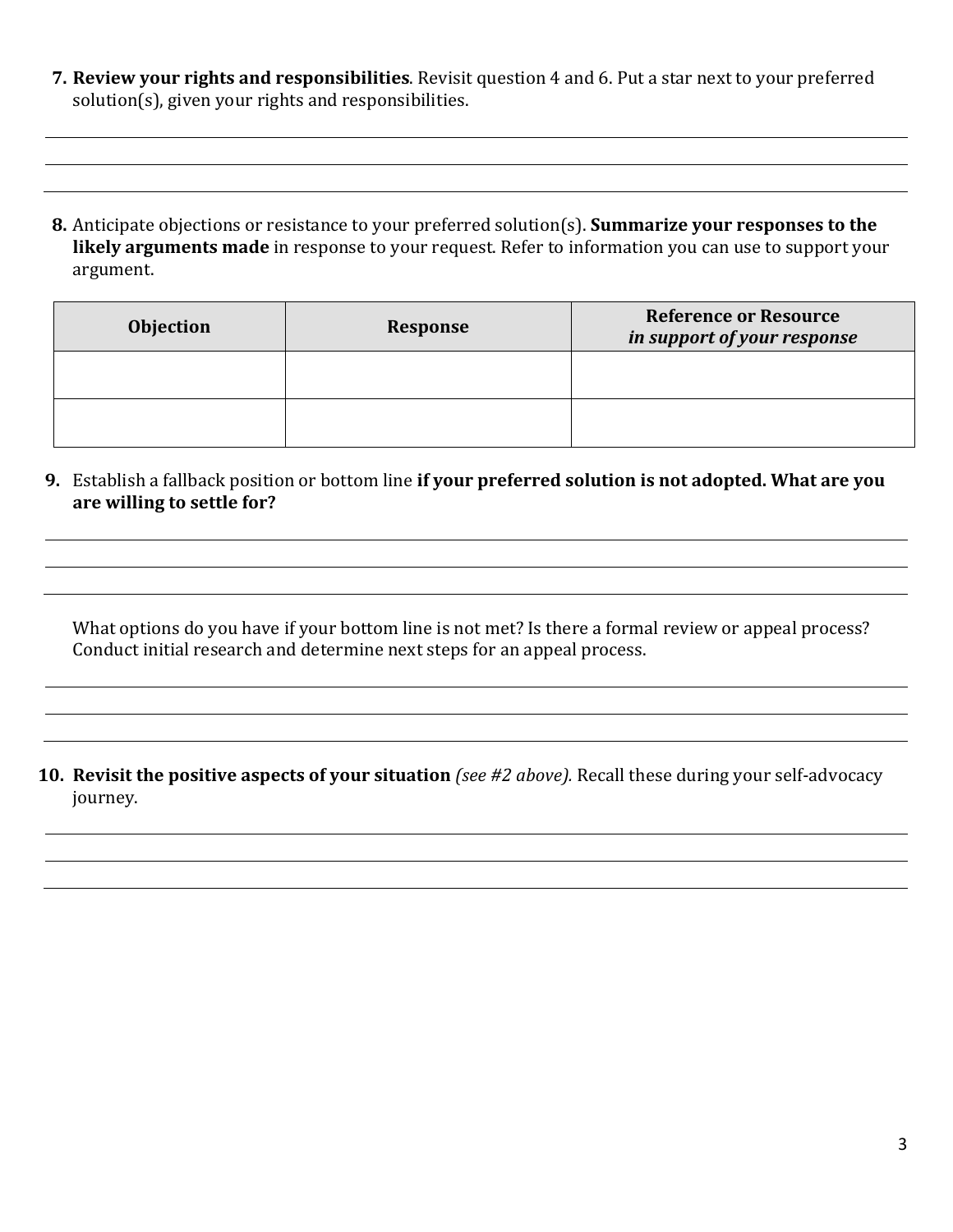# **Prepare – Determine your Method & Timing**

### **PREPARE**

Determine your method and timing. In general, more personal, and less formal communication will be perceived as less threatening. Consider the benefits and drawbacks of initially discussing your situation in person, via phone, or in writing. Identify your preferred option.

If you intend to call or visit in person, remember to consider the most convenient time for your point of contact.

## **PRACTICE**

Draft a letter about your issue and the outcome you hope to see. Revisit it a day or two later. Make any necessary revisions. Be concise, clear, and cordial. Rephrase any aggressive or disrespectful statements. Include complimentary or positive remarks. Show your revised letter to someone whose judgment you respect. Ask for their feedback.

Role play. Practice how you will state your points. Ask a friend to role play with you. Take a turn advocating your point of view. Switch roles. Listen to your partner advocate your point of view. Pretend you are on the phone, too. Discuss what you observed during the exercise.

Rehearse on your own. Deliver your main points in front of a mirror. Listen to your voice: maintain an easy pace and moderate volume. Watch your facial expressions; try to remain relaxed and open.

## **TAKE ACTION**

- Review your work above.
- **Schedule an appointment** by placing a call or writing a letter to the front line of customer service who can address your circumstances.
- **Take detailed notes during your discussion**, including names, dates, and contact information. Save them along with notes from future conversations, and file them in chronological order. Include any correspondence related to your issue, with the results of any research or other documentation.
- **Establish next steps and mutual accountability.** Agree upon a timeframe for next steps or issue resolution.
- **Follow up.** Provide any promised information or resources within the agreed upon timeframe. Renegotiate if you will be delayed, or if your point of contact fails to respond. Offer to provide additional information or resources to resolve any questions. Restate your issue and the outcome you hope to see. Commit to a timeframe for issue resolution.
- **Write a thank you note** if you achieve your desired outcome. This is not only polite but documents your agreement.
	- o *Remember, you may need to follow up to ensure your desired outcome.*